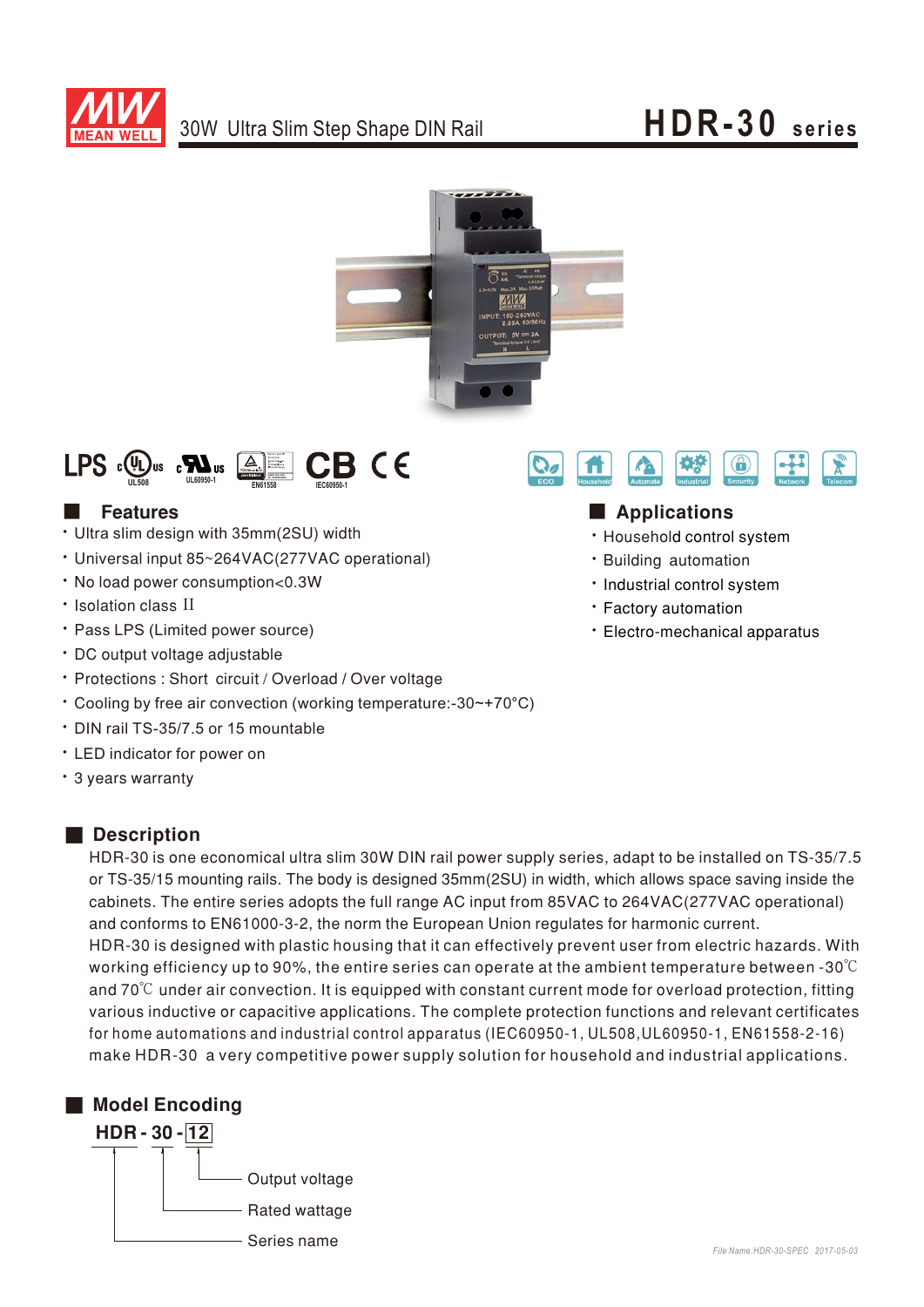

#### **SPECIFICATION**

| <b>MODEL</b>           |                                                                                                                                                                                                                                                                                                                                                                                                                                                                                                                                                                                                                                                                                                                                                                                                                                                                                         | <b>HDR-30-5</b>                                                                                                                      | HDR-30-12                          | HDR-30-15                                                                                            | HDR-30-24                                          | HDR-30-48                |  |
|------------------------|-----------------------------------------------------------------------------------------------------------------------------------------------------------------------------------------------------------------------------------------------------------------------------------------------------------------------------------------------------------------------------------------------------------------------------------------------------------------------------------------------------------------------------------------------------------------------------------------------------------------------------------------------------------------------------------------------------------------------------------------------------------------------------------------------------------------------------------------------------------------------------------------|--------------------------------------------------------------------------------------------------------------------------------------|------------------------------------|------------------------------------------------------------------------------------------------------|----------------------------------------------------|--------------------------|--|
|                        | <b>DC VOLTAGE</b>                                                                                                                                                                                                                                                                                                                                                                                                                                                                                                                                                                                                                                                                                                                                                                                                                                                                       | 5V                                                                                                                                   | <b>12V</b>                         | 15V                                                                                                  | <b>24V</b>                                         | 48V                      |  |
| <b>OUTPUT</b>          | <b>RATED CURRENT</b>                                                                                                                                                                                                                                                                                                                                                                                                                                                                                                                                                                                                                                                                                                                                                                                                                                                                    | 3A                                                                                                                                   | 2A                                 | 2A                                                                                                   | 1.5A                                               | 0.75A                    |  |
|                        | <b>CURRENT RANGE</b>                                                                                                                                                                                                                                                                                                                                                                                                                                                                                                                                                                                                                                                                                                                                                                                                                                                                    | $0 \sim 3A$                                                                                                                          | $0 - 2A$                           | $0 \sim 2A$                                                                                          | $0 - 1.5A$                                         | $0 - 0.75A$              |  |
|                        | <b>RATED POWER</b>                                                                                                                                                                                                                                                                                                                                                                                                                                                                                                                                                                                                                                                                                                                                                                                                                                                                      | <b>15W</b>                                                                                                                           | 24W                                | 30W                                                                                                  | 36W                                                | 36W                      |  |
|                        | RIPPLE & NOISE (max.) Note.2 80mVp-p                                                                                                                                                                                                                                                                                                                                                                                                                                                                                                                                                                                                                                                                                                                                                                                                                                                    |                                                                                                                                      | 120mVp-p                           | 120mVp-p                                                                                             | 150mVp-p                                           | 240mVp-p                 |  |
|                        | <b>VOLTAGE ADJ. RANGE</b>                                                                                                                                                                                                                                                                                                                                                                                                                                                                                                                                                                                                                                                                                                                                                                                                                                                               | $4.5 - 5.5V$                                                                                                                         | $10.8 - 13.8V$                     | $13.5 - 18V$                                                                                         | $21.6 - 29V$                                       | $43.2 - 55.2V$           |  |
|                        | <b>VOLTAGE TOLERANCE Note.3</b>                                                                                                                                                                                                                                                                                                                                                                                                                                                                                                                                                                                                                                                                                                                                                                                                                                                         | $\pm 2.0\%$                                                                                                                          | ±1.0%                              | ±1.0%                                                                                                | ±1.0%                                              | ±1.0%                    |  |
|                        | <b>LINE REGULATION</b>                                                                                                                                                                                                                                                                                                                                                                                                                                                                                                                                                                                                                                                                                                                                                                                                                                                                  | ±1.0%                                                                                                                                | ±1.0%                              | ±1.0%                                                                                                | ±1.0%                                              | ±1.0%                    |  |
|                        | <b>LOAD REGULATION</b>                                                                                                                                                                                                                                                                                                                                                                                                                                                                                                                                                                                                                                                                                                                                                                                                                                                                  | ±1.0%                                                                                                                                | ±1.0%                              | ±1.0%                                                                                                | ±1.0%                                              | ±1.0%                    |  |
|                        | <b>SETUP, RISE TIME</b>                                                                                                                                                                                                                                                                                                                                                                                                                                                                                                                                                                                                                                                                                                                                                                                                                                                                 | 500ms, 50ms/230VAC                                                                                                                   | 500ms, 50ms/115VAC at full load    |                                                                                                      |                                                    |                          |  |
|                        | <b>HOLD UP TIME (Typ.)</b>                                                                                                                                                                                                                                                                                                                                                                                                                                                                                                                                                                                                                                                                                                                                                                                                                                                              | 30ms/230VAC<br>12ms/115VAC at full load                                                                                              |                                    |                                                                                                      |                                                    |                          |  |
|                        | <b>VOLTAGE RANGE</b>                                                                                                                                                                                                                                                                                                                                                                                                                                                                                                                                                                                                                                                                                                                                                                                                                                                                    | 85 ~ 264VAC (277VAC operational)<br>120 ~ 370VDC (390VDC operational)                                                                |                                    |                                                                                                      |                                                    |                          |  |
| <b>INPUT</b>           | <b>FREQUENCY RANGE</b>                                                                                                                                                                                                                                                                                                                                                                                                                                                                                                                                                                                                                                                                                                                                                                                                                                                                  | $47 - 63$ Hz                                                                                                                         |                                    |                                                                                                      |                                                    |                          |  |
|                        | <b>EFFICIENCY (Typ.)</b>                                                                                                                                                                                                                                                                                                                                                                                                                                                                                                                                                                                                                                                                                                                                                                                                                                                                | 82%                                                                                                                                  | 88%                                | 89%                                                                                                  | 89%                                                | 90%                      |  |
|                        | <b>AC CURRENT (Typ.)</b>                                                                                                                                                                                                                                                                                                                                                                                                                                                                                                                                                                                                                                                                                                                                                                                                                                                                | 0.88A/115VAC                                                                                                                         |                                    |                                                                                                      |                                                    |                          |  |
|                        | <b>INRUSH CURRENT (Typ.)</b>                                                                                                                                                                                                                                                                                                                                                                                                                                                                                                                                                                                                                                                                                                                                                                                                                                                            | 0.48A/230VAC<br>COLD START 25A/115VAC<br>45A/230VAC                                                                                  |                                    |                                                                                                      |                                                    |                          |  |
|                        | <b>OVERLOAD</b><br>Note.4                                                                                                                                                                                                                                                                                                                                                                                                                                                                                                                                                                                                                                                                                                                                                                                                                                                               | 105 $\sim$ 160% rated output power                                                                                                   |                                    |                                                                                                      |                                                    |                          |  |
|                        |                                                                                                                                                                                                                                                                                                                                                                                                                                                                                                                                                                                                                                                                                                                                                                                                                                                                                         |                                                                                                                                      |                                    | Protection type : Constant current limiting, recovers automatically after fault condition is removed |                                                    |                          |  |
| <b>PROTECTION</b>      |                                                                                                                                                                                                                                                                                                                                                                                                                                                                                                                                                                                                                                                                                                                                                                                                                                                                                         |                                                                                                                                      |                                    |                                                                                                      |                                                    |                          |  |
|                        | <b>OVER VOLTAGE</b>                                                                                                                                                                                                                                                                                                                                                                                                                                                                                                                                                                                                                                                                                                                                                                                                                                                                     | $5.75 - 7.5V$                                                                                                                        | $15 - 18V$                         | $18.8 - 22.5V$                                                                                       | $30 - 36V$                                         | $57.6 - 67.2V$           |  |
|                        |                                                                                                                                                                                                                                                                                                                                                                                                                                                                                                                                                                                                                                                                                                                                                                                                                                                                                         | Protection type : Shut down o/p voltage, re-power on to recover<br>-30 ~ +70°C (Refer to "Derating Curve")                           |                                    |                                                                                                      |                                                    |                          |  |
|                        | <b>WORKING TEMP.</b>                                                                                                                                                                                                                                                                                                                                                                                                                                                                                                                                                                                                                                                                                                                                                                                                                                                                    | 20~90% RH non-condensing                                                                                                             |                                    |                                                                                                      |                                                    |                          |  |
|                        | <b>WORKING HUMIDITY</b>                                                                                                                                                                                                                                                                                                                                                                                                                                                                                                                                                                                                                                                                                                                                                                                                                                                                 |                                                                                                                                      |                                    |                                                                                                      |                                                    |                          |  |
| <b>ENVIRONMENT</b>     | <b>STORAGE TEMP., HUMIDITY</b>                                                                                                                                                                                                                                                                                                                                                                                                                                                                                                                                                                                                                                                                                                                                                                                                                                                          | $-40 \sim +85^{\circ}$ C, 10 ~ 95% RH non-condensing                                                                                 |                                    |                                                                                                      |                                                    |                          |  |
|                        | <b>TEMP, COEFFICIENT</b>                                                                                                                                                                                                                                                                                                                                                                                                                                                                                                                                                                                                                                                                                                                                                                                                                                                                | $\pm$ 0.03%/°C (0 ~ 50°C) RH non-condensing                                                                                          |                                    |                                                                                                      |                                                    |                          |  |
|                        | <b>VIBRATION</b>                                                                                                                                                                                                                                                                                                                                                                                                                                                                                                                                                                                                                                                                                                                                                                                                                                                                        | 10 ~ 500Hz, 2G 10min./1 cycle, period for 60min. each along X, Y, Z axes; Mounting: Compliance to IEC60068-2-6                       |                                    |                                                                                                      |                                                    |                          |  |
|                        | <b>OPERATING ALTITUDE</b>                                                                                                                                                                                                                                                                                                                                                                                                                                                                                                                                                                                                                                                                                                                                                                                                                                                               | 2000 meters                                                                                                                          |                                    |                                                                                                      |                                                    |                          |  |
|                        | <b>SAFETY STANDARDS</b>                                                                                                                                                                                                                                                                                                                                                                                                                                                                                                                                                                                                                                                                                                                                                                                                                                                                 | UL60950-1, UL508, TUV EN61558-2-16, IEC60950-1 approved; Design refer to EN50178, TUV EN60950-1<br>I/P-O/P:3KVAC                     |                                    |                                                                                                      |                                                    |                          |  |
|                        | <b>WITHSTAND VOLTAGE</b>                                                                                                                                                                                                                                                                                                                                                                                                                                                                                                                                                                                                                                                                                                                                                                                                                                                                | I/P-O/P:100M Ohms / 500VDC / 25℃/ 70% RH                                                                                             |                                    |                                                                                                      |                                                    |                          |  |
|                        | <b>ISOLATION RESISTANCE</b>                                                                                                                                                                                                                                                                                                                                                                                                                                                                                                                                                                                                                                                                                                                                                                                                                                                             |                                                                                                                                      |                                    | <b>Standard</b>                                                                                      |                                                    | <b>Test Level / Note</b> |  |
|                        | <b>EMC EMISSION</b><br><b>EMC IMMUNITY</b>                                                                                                                                                                                                                                                                                                                                                                                                                                                                                                                                                                                                                                                                                                                                                                                                                                              | Parameter<br>Conducted                                                                                                               | EN55032(CISPR32)                   |                                                                                                      | Class B                                            |                          |  |
|                        |                                                                                                                                                                                                                                                                                                                                                                                                                                                                                                                                                                                                                                                                                                                                                                                                                                                                                         | Radiated                                                                                                                             |                                    | EN55032(CISPR32)<br>Class B                                                                          |                                                    |                          |  |
|                        |                                                                                                                                                                                                                                                                                                                                                                                                                                                                                                                                                                                                                                                                                                                                                                                                                                                                                         | Harmonic Current                                                                                                                     | EN61000-3-2                        |                                                                                                      | Class A                                            |                          |  |
| <b>SAFETY &amp;</b>    |                                                                                                                                                                                                                                                                                                                                                                                                                                                                                                                                                                                                                                                                                                                                                                                                                                                                                         | Voltage Flicker<br>EN61000-3-3                                                                                                       |                                    |                                                                                                      |                                                    |                          |  |
|                        |                                                                                                                                                                                                                                                                                                                                                                                                                                                                                                                                                                                                                                                                                                                                                                                                                                                                                         | EN55024, EN55035, EN61000-6-2, EN61204-3                                                                                             |                                    |                                                                                                      |                                                    |                          |  |
| <b>EMC</b><br>(Note 5) |                                                                                                                                                                                                                                                                                                                                                                                                                                                                                                                                                                                                                                                                                                                                                                                                                                                                                         | <b>Test Level /Note</b><br>Parameter<br><b>Standard</b>                                                                              |                                    |                                                                                                      |                                                    |                          |  |
|                        |                                                                                                                                                                                                                                                                                                                                                                                                                                                                                                                                                                                                                                                                                                                                                                                                                                                                                         | <b>ESD</b>                                                                                                                           | EN61000-4-2                        |                                                                                                      | Level 3, 8KV air; Level 2, 4KV contact, criteria A |                          |  |
|                        |                                                                                                                                                                                                                                                                                                                                                                                                                                                                                                                                                                                                                                                                                                                                                                                                                                                                                         | Radiated Susceptibility                                                                                                              | EN61000-4-3                        |                                                                                                      | Level 3, criteria A                                |                          |  |
|                        |                                                                                                                                                                                                                                                                                                                                                                                                                                                                                                                                                                                                                                                                                                                                                                                                                                                                                         | EFT/Burest                                                                                                                           | EN61000-4-4                        |                                                                                                      | Level 3, criteria A                                |                          |  |
|                        |                                                                                                                                                                                                                                                                                                                                                                                                                                                                                                                                                                                                                                                                                                                                                                                                                                                                                         | Surge                                                                                                                                | EN61000-4-5                        |                                                                                                      | Level 4,2KV/L-N, criteria A                        |                          |  |
|                        |                                                                                                                                                                                                                                                                                                                                                                                                                                                                                                                                                                                                                                                                                                                                                                                                                                                                                         | Conducted                                                                                                                            | EN61000-4-6<br>Level 3, criteria A |                                                                                                      |                                                    |                          |  |
|                        |                                                                                                                                                                                                                                                                                                                                                                                                                                                                                                                                                                                                                                                                                                                                                                                                                                                                                         | Magnetic Field                                                                                                                       | EN61000-4-8<br>Level 4. criteria A |                                                                                                      |                                                    |                          |  |
|                        |                                                                                                                                                                                                                                                                                                                                                                                                                                                                                                                                                                                                                                                                                                                                                                                                                                                                                         | $>$ 95% dip 0. 5 periods, 30% dip 25 periods,<br>EN61000-4-11<br>Voltage Dips and interruptions<br>$>$ 95% interruptions 250 periods |                                    |                                                                                                      |                                                    |                          |  |
|                        | <b>MTBF</b>                                                                                                                                                                                                                                                                                                                                                                                                                                                                                                                                                                                                                                                                                                                                                                                                                                                                             | 968.1K hrs min.<br>MIL-HDBK-217F $(25^{\circ}\mathrm{C})$                                                                            |                                    |                                                                                                      |                                                    |                          |  |
| <b>OTHERS</b>          | <b>DIMENSION</b>                                                                                                                                                                                                                                                                                                                                                                                                                                                                                                                                                                                                                                                                                                                                                                                                                                                                        | 35*90*54.5mm (W*H*D)                                                                                                                 |                                    |                                                                                                      |                                                    |                          |  |
|                        | <b>PACKING</b>                                                                                                                                                                                                                                                                                                                                                                                                                                                                                                                                                                                                                                                                                                                                                                                                                                                                          | 0.12Kg;96pcs/12.5Kg/1.04CUFT                                                                                                         |                                    |                                                                                                      |                                                    |                          |  |
| <b>NOTE</b>            | 1. All parameters NOT specially mentioned are measured at 230VAC input, rated load and 25°C of ambient temperature.<br>2. Ripple & noise are measured at 20MHz of bandwidth by using a 12" twisted pair-wire terminated with a 0.1µf & 47µf parallel capacitor.<br>3. Tolerance : includes set up tolerance, line regulation and load regulation.<br>4. Constant current limiting operation within 50% ~100% rated output voltage; protection type for short ciruit is hiccup mode, it will recover<br>automatically after fault condition is removed.<br>5. The power supply is considered as an independent unit, but the final equipment still need to re-confirm that the whole system complies with the EMC<br>directives. For guidance on how to perform these EMC tests, please refer to "EMI testing of component power supplies."<br>(as available on http://www.meanwell.com) |                                                                                                                                      |                                    |                                                                                                      |                                                    |                          |  |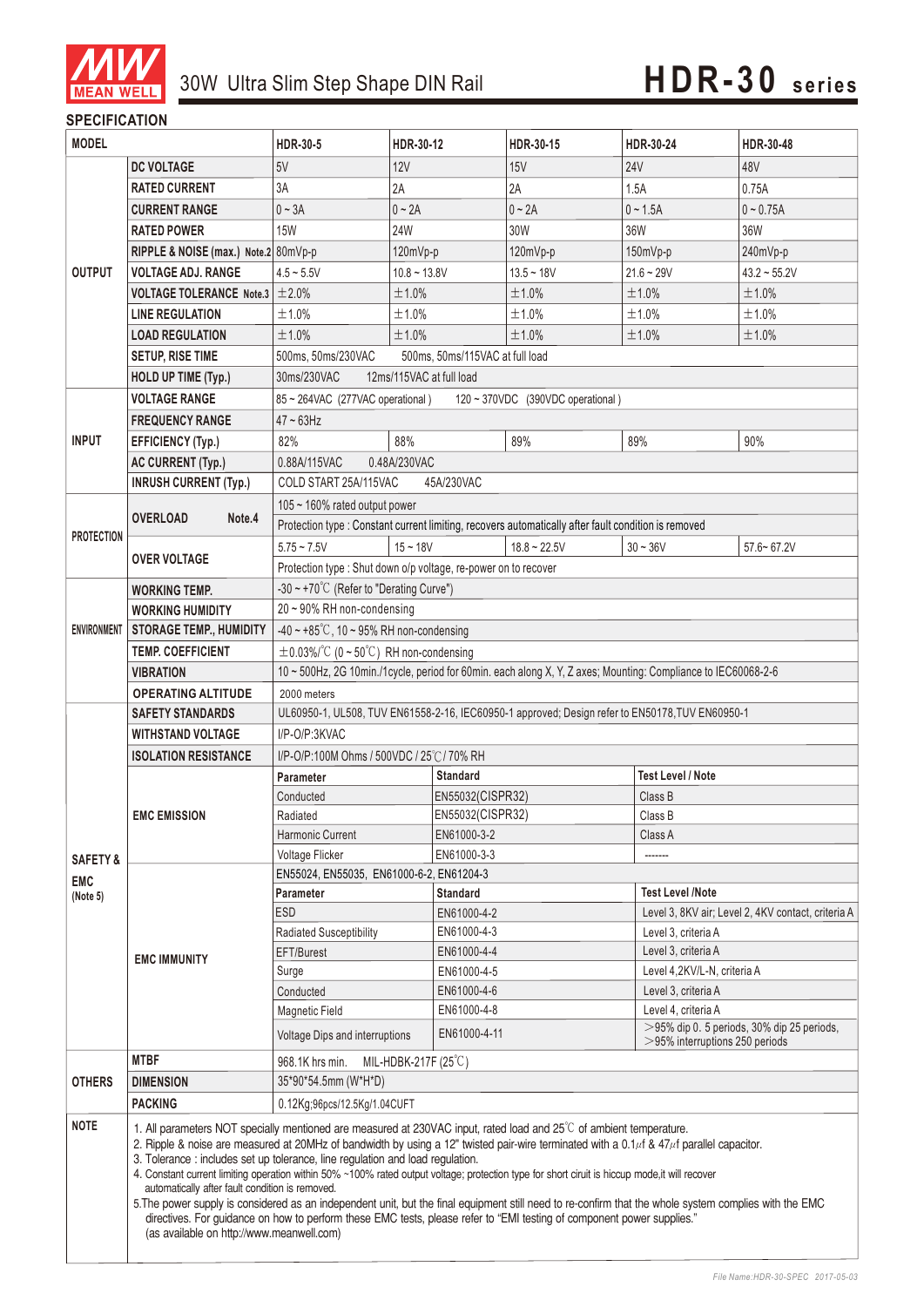

### 30W Ultra Slim Step Shape DIN Rail

# **HDR-30 seri es**